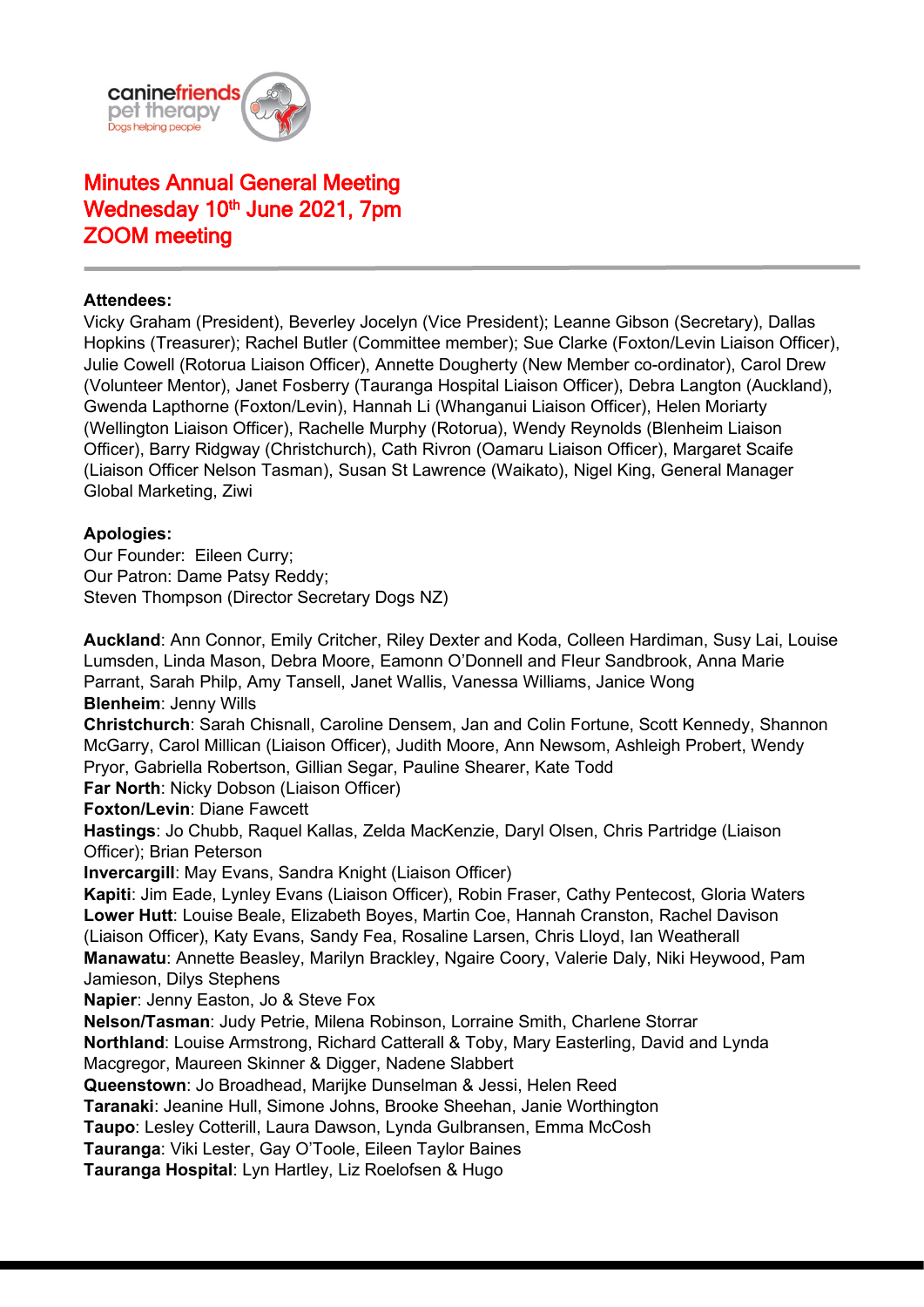

**Waikato**: Sally Felton, Anne Horsfall, Christine Johnson, Kaye Kale, Judy McCrae, Denny McNae, Christine Nielsen, Liz Scott, Yvette Shore, Billi-Jean Smythe & Brooklyn and Madra, Ann Walsham, Kevin Whittock

**Wairarapa**: Karen Dickinson, Barbara Lang, Daphne Rowland

**Wellington**: Carol Colgate, Katey Cowan & Wolfie, Katy Everett, Kesh Gilmour, Mark Ratcliffe, Sheryn Shackleton

**Whanganui**: Marion Barclay & Bonnie, David Curry

**Whitby to Johnsonville**: Graeme Aiken, Jean Barr, Graham Tyler, Jackie Wilson

## **Welcome**

Our President Vicky Graham welcomed everyone to our second online Annual General Meeting of Canine Friends Pet Therapy and she acknowledged the apologies that had been received.

#### **Minutes of the 2020 AGM**

The minutes of the Annual General Meeting held on 10 June 2020 were taken as read (as they had been emailed to all members and posted on our website) and were accepted as a true and correct record.

Moved: Beverley Jocelyn Seconded: Annette Dougherty *Carried*

There was no business arising from the minutes.

## **President's Report**

Vicky Graham presented her report on the extensive achievements and highlights delivered by the Committee over 2020/21. This report is posted on our website at this link: [https://www.caninefriends.org.nz/resources/Documents/2021%20Presidents%20Report%20AGM.p](https://www.caninefriends.org.nz/resources/Documents/2021%20Presidents%20Report%20AGM.pdf) [df](https://www.caninefriends.org.nz/resources/Documents/2021%20Presidents%20Report%20AGM.pdf)

There were no questions arising from the report. The Vice President, Beverley Jocelyn asked for the AGM attendees to accept the President's report.

Moved: Scott Mansfield **Seconded: Helen Moriarty** *Carried* 

#### **Performance Report**

The 2020/21 Performance Report was taken as read as the link to it had been emailed to all members. This report is posted on our website: <https://www.caninefriends.org.nz/page-1075333>

There were no questions regarding the Performance report. Vicky Graham asked the AGM attendees to accept the Performance Report for the financial year ending 31<sup>st</sup> March 2021.

Moved: Margaret Scaife **Seconded: Julie Cowell** Carried

#### **Guests**

Vicky Graham invited our guest speaker, to say a few words.

# **Nigel King, General Manager Global Marketing, Ziwi**

*Thank you Vicky, for your kind words of appreciation and thank you everyone for inviting me this*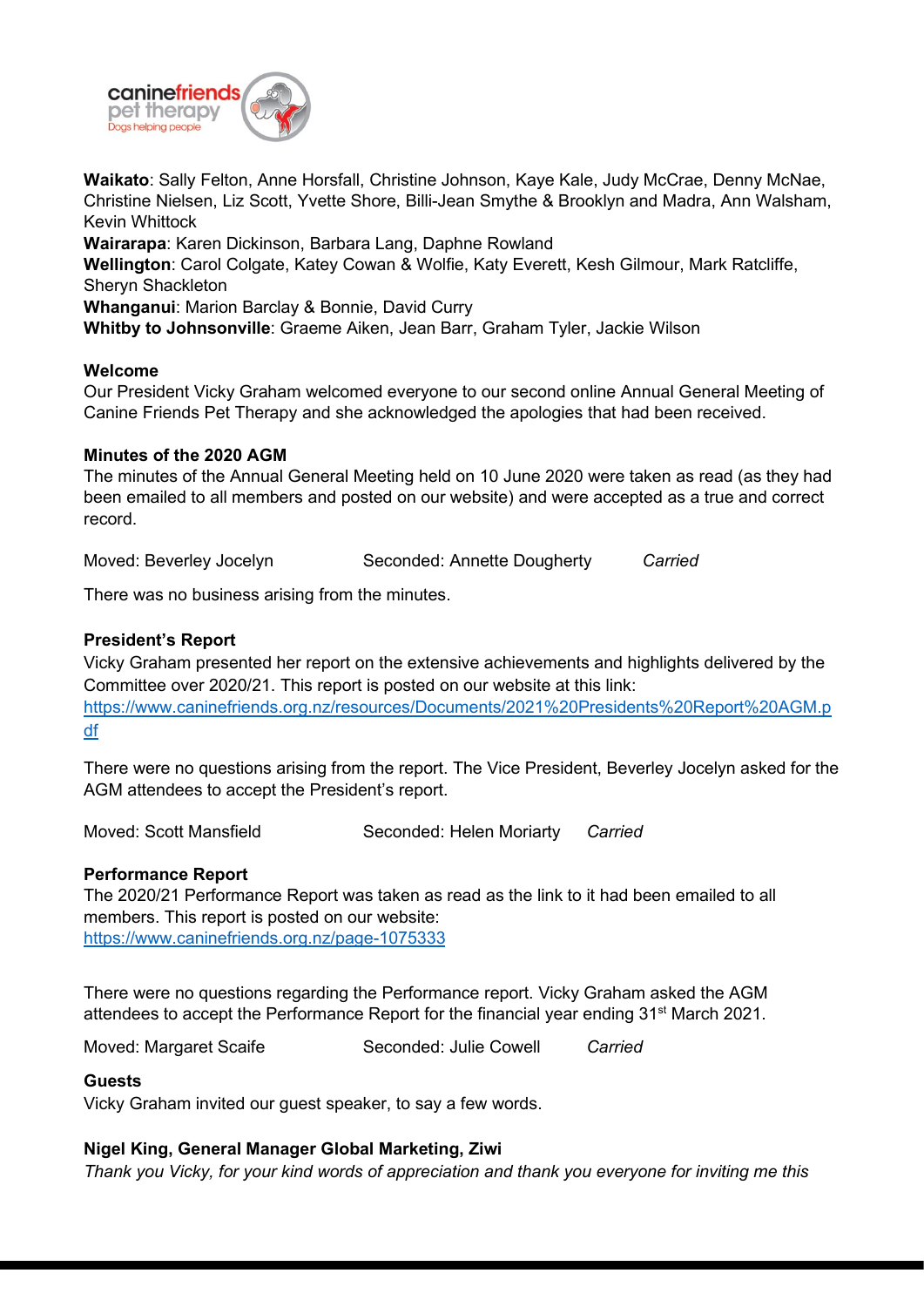

#### *evening.*

*At Ziwi, we really value the work of Canine Friends and we (at Ziwi) have seen the value that pets bought to people around the world as they suffered through the impacts of COVID.* 

*At Ziwi, out purpose is to bring joy and peace of mind to pets and their guardians. That has been very important to over the last year and we have worked hard to supply our pets and guardians around the world even with supply chain challenges.*

*It has been (from a company perspective) an amazing year. I think I shared last year, how demand went up and we were able to work through that. But in the last year, as pets and guardians have spent more time together, I think people have learnt more about their own nutrition, health and well being and started applying that knowledge to their pets.*

*Obviously as a high content meat product, that brings a lot of health benefits to pets – we've seen strong growth. We're building a \$85m pet food kitchen in Napier which we are part way through and hope to have open in March/April 2022. That will help us continue to meet the growth we are seeing around the world. So, it's an exciting time for your team and also for us. We're growing and we are taking NZ to the world. We feel very privileged to be in that position. The Board and our management team really appreciate the relationship we have with Canine Friends. Thank you.*

## **Tabled Reports**

The Liaison Officers Report: There were no questions arising from the report. The Funding & Sponsorship Report: There were no questions arising from the report. The Membership Report: There were no questions arising from the report. The Newsletter Report: There were no questions arising from the report. Vicky Graham asked for the AGM attendees to accept the tabled reports.

Moved: Hannah Li Seconded: Julie Cowell *Carried*

# **Election of Officers and Committee**

The Vice President (Beverley Jocelyn) stated that all existing Committee members were willing to stand again. The biographies were emailed to all members and were also available on the website. The Vice President asked the members on the ZOOM call if anyone else wished to join the committee. There were no expressions of interest from the floor. Beverley Jocelyn then formally conducted the election of officers and committee members.

| <b>Position</b> | <b>Member</b>       | <b>Notes</b>                      |
|-----------------|---------------------|-----------------------------------|
| President       | <b>Vicky Graham</b> | Proposed by Rachel Butler         |
|                 |                     | Seconded by Dallas Hopkins        |
|                 |                     | Carried                           |
|                 |                     | Elected                           |
| Secretary       | Leanne Gibson       | <b>Proposed by Dallas Hopkins</b> |
|                 |                     | Seconded by Scott Mansfield       |
|                 |                     | Carried                           |
|                 |                     | Elected                           |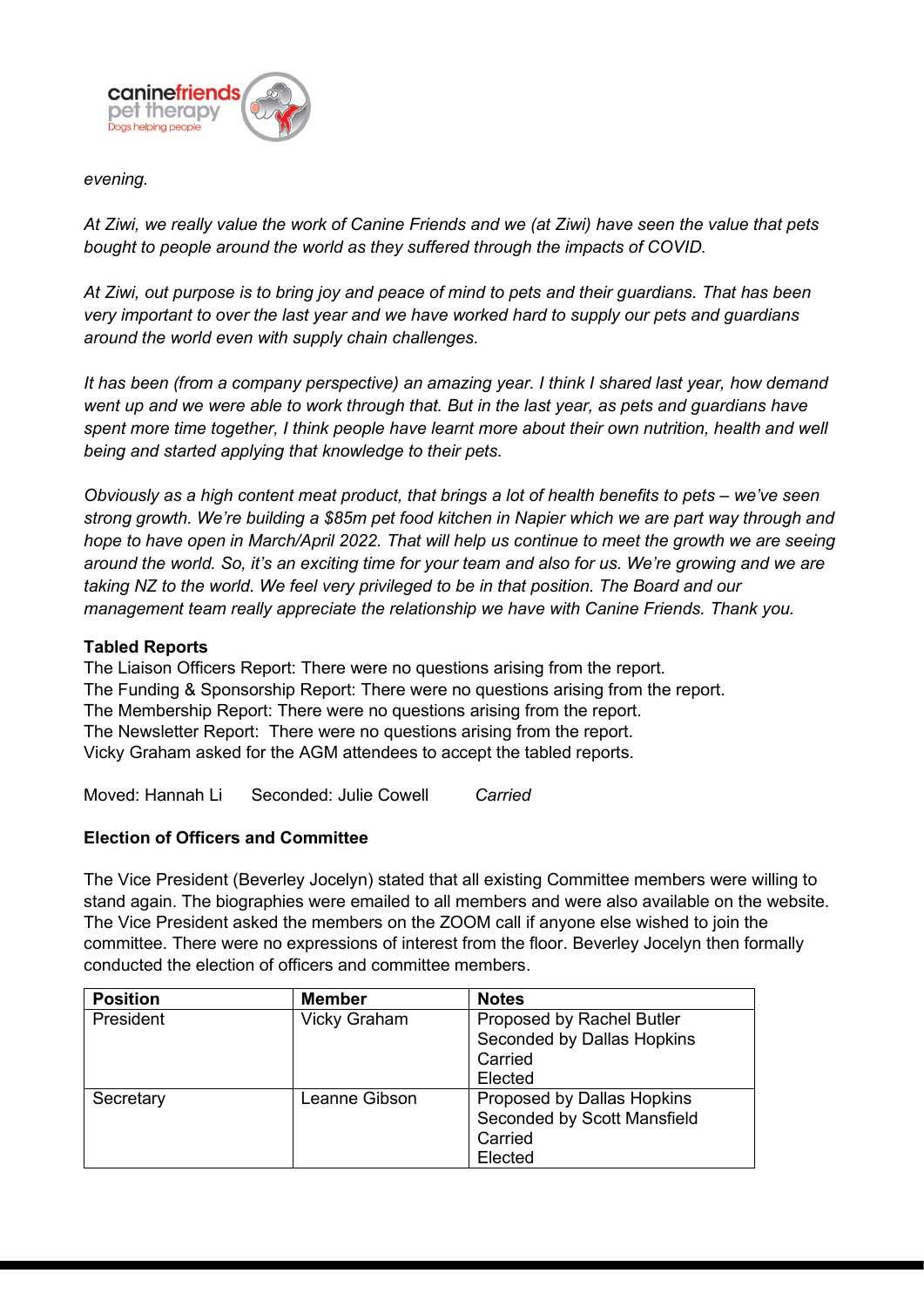

| <b>Treasurer</b> | <b>Dallas Hopkins</b>                                                                                                                                                                                      | Proposed by Julie Cowell<br>Seconded by Scott Mansfield<br>Carried<br>Elected                                                                                                                                                                                                                  |
|------------------|------------------------------------------------------------------------------------------------------------------------------------------------------------------------------------------------------------|------------------------------------------------------------------------------------------------------------------------------------------------------------------------------------------------------------------------------------------------------------------------------------------------|
| Committee        | Name<br><b>Annette Dougherty</b><br><b>Carol Drew</b><br><b>Rachel Butler</b><br><b>Rachel Davison</b><br>Scott Mansfield<br>Beverley Jocelyn<br><b>Helen Moriarty</b><br>Gabriella Robertson<br>Sandy Fea | Proposed: Seconded<br>Carol Drew/Hannah Li<br>Helen Moriarty/Rachel Butler<br>Scott Mansfield/Helen Moriarty<br>Hannah Li/Helen Moriarty<br>Hannah Li/ Dallas Hopkins<br>Hannah Li/Rachel Butler<br>Scott Mansfield/Hannah Li<br><b>Scott Mansfield/Dallas Hopkins</b><br>Carol Drew/Hannah Li |

There were 9 nominations and 9 spaces available on the General Committee, a poll was conducted using the online ZOOM tool. The elected General Committee for 2021/2022 are:

- Annette Dougherty  **Scott Mansfield**
- 
- Beverley Jocelyn  **Rachel Butler** 
	-
- Sandy Fea Carol Drew
	-
- Helen Moriarty  **Rachel Davison**
- Gabriella Robertson

# **Committee Motion**

Beverley Jocelyn tabled a proposal to Clause 21.2 (to change the process of nominating committee members). The proposal was emailed to all members and is located at this link: [https://www.caninefriends.org.nz/resources/Documents/2021%20May%20Canine%20Cons](https://www.caninefriends.org.nz/resources/Documents/2021%20May%20Canine%20Constitution%20change.pdf) [titution%20change.pdf.](https://www.caninefriends.org.nz/resources/Documents/2021%20May%20Canine%20Constitution%20change.pdf)

Moved: Beverley Jocelyn Seconded: Helen Moriarty *Carried unanimously*

The constitution will be amended as per the proposal.

# **General Business**

Vicky Graham asked if there was any general business.

Leanne commented on how well Canine Friends (as an organisation) has managed through the COVID period. We were very conservative and forecast a slight reduction in membership, but in fact ended up growing.

Cath Rivron asked if members needed to be (COVID) vaccinated in order to visit. Vicky replied that she has sought advice from the NZSDRT and that was that CFPT members could still visit while the vaccine was being rolled out. **But if you are unwell, stay at home.**

There was no further business and Vicky Graham declared the AGM closed at 7:39pm.

Signed as a true record of this meeting.